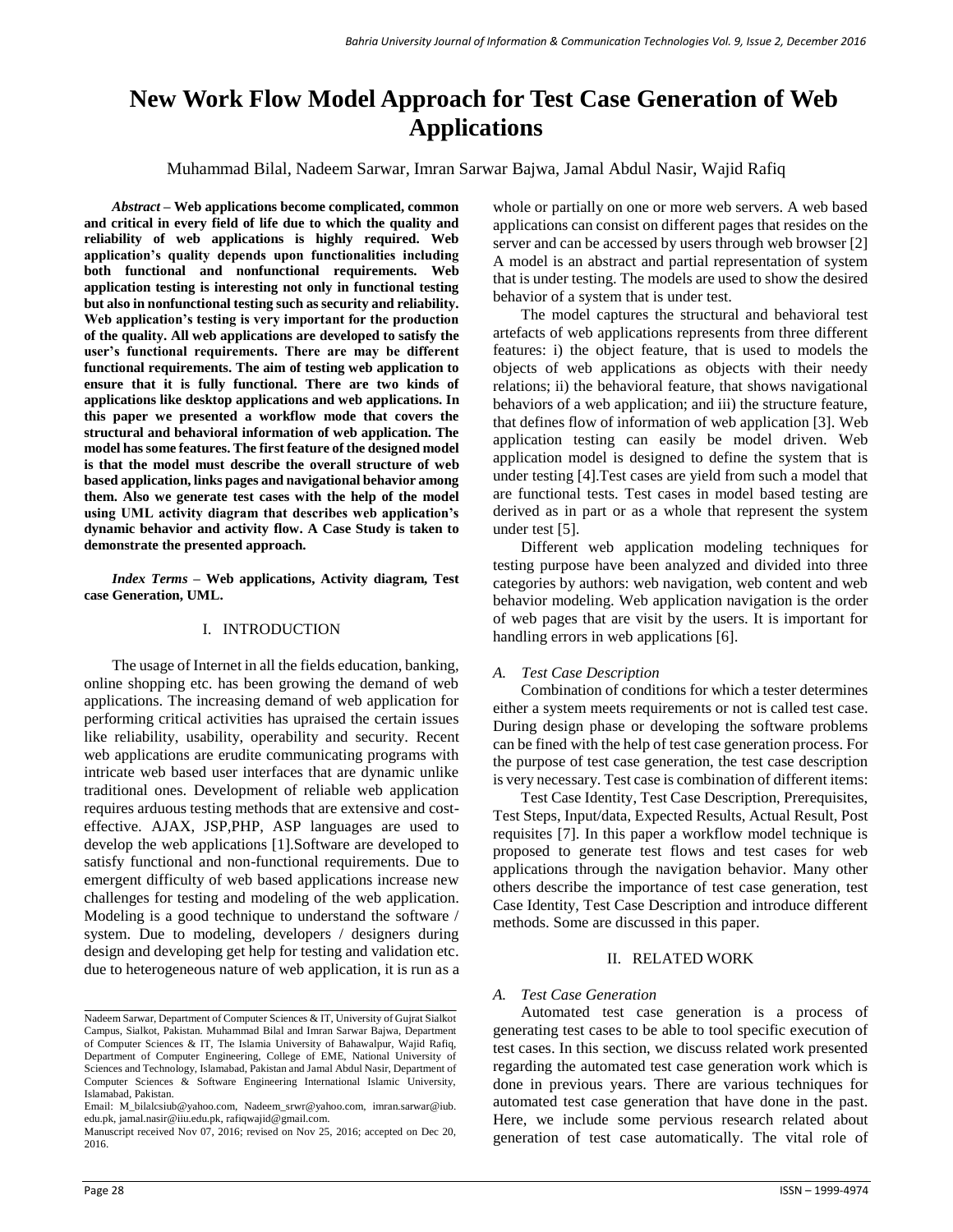requirements in the development of software is that the users can check the functionality according their expected outputs or not concerning to the real output. In the past many researchers presented different technique for generation of test case from UML modeling. Possible requirements are essential to improve the software quality. Authors have proposed test case generation method UML based requirements analysis model. Usefulness of the model can be validate by simulating the code generated from requirements specification model [8]. Web applications become very intricate due to the nature of its heterogeneous and the key reason is distributed nature which requires arduous testing techniques. The authors proposed a hybrid technique for testing of medium scale web based applications. In the proposed method, weight of flows have been calculated with the help of UML activity diagram. To find trade-off between complete testing and effort level, the ideal distance is used and depicted by the graph [9].

This paper focus to produce and specify the requirements of software. These events are maintained with in the organization called requirement engineering. Main purpose of the research is purifying a precise practice in requirement engineering which is called Unified Modeling Language modelling. In this paper an integrated model based on modules is proposed that is validated by UML Modelling. By using this model we achieved the effective requirement engineering for small scale project. Presented technique is explained by Case Study [10].

The authors presents automatic test case generation from desires specifications for the real time embedded applications. The documentary requirements and actions for generation of test case make the early steps to understand model based code sign. The model system and prototypes are used to authenticate the requirements specification. This confirms consistency among the system models at many detail's level, the system prototype and the last system proposal. The automated test case generation process ensures that the test cases have been derivative in a reliable and impartial manner that ensure the meeting of all system requirements.

A heuristic formula to mechanically generate test cases is given. The inputs to the formula area unit extracted from the necessities specification. The goal is to create collection of test cases that give complete coverage of all documented system needs [11].

Software testing is the dynamic means in the software testing quality. The authors suggest a rules for reuse generation of test case and automatically test case generation method. The returnable test case is showed as software component. A match technique, presented for automated test case generation. Depending on this, the system test cases could be reprocessed and mechanically generated throughout the expansion of test case. The method of test case generation could increase test proficiency [7].

In this paper the authors present a tool that is used for testing a model using NL generator and verification of a model as per the given software's requirements. The aim of introducing the tool is to generate model automatically that decrease the cost of system verification and save the time. The system's requirements are transformed using different diagrams [12]. Many other others describe the importance of test case generation, test Case Identity, Test Case Description and introduce different methods. Some are discussed in this paper.

The author discuss a technique for automatic test case generation from system requirements models. Test cased that automatically generated have several benefits such as automatic test-case generate on protects resources. Before to write any program code, test cases may be developed that will allowable for the developers for the usage of test cases. This decreases the number of repetitions between development and testing. Error occurs when requirements are not delivered to them at all. Software has developed a technique for automatically generating test cases from SpecTRM-RL models [13].

# III. PROPOSED MODEL

It is software testing approach in which the system or software can be test that is based on the model. The models are used to show the desired behavior of a system that is under test. The model captures the structural and behavioral test artefacts of web applications represents from three different features: i) the object feature, that is used to models the objects of web application as objects with relationships; ii) the behavior feature, that shows the navigational behaviors of a web application; and iii) the structure feature, that defines flow of information of web application [3]. Web application testing can easily be model driven. Web application model is designed to define the system that is under testing [4].Test cases are yield from such a model that are functional test cases.

In this paper we create the model that covers the information and the behavior about the structure of the web application. The model has some features. The first feature of the designed model is that the model must describe the overall structure of web based application. The structure must include the links pages and navigational behavior among them. The information about the behavior that is the flow of data, workflows that must be helpful to create test case.

The proposed workflow model represent the graphical structure and workflow of web based application. In workflow model, the circle represents the pages and arrows represents the flows of pages. Workflow model is demonstrated by mean of case study.

The proposed workflow model for "Online Career Guidance System" is as under:

The first feature of the model is fulfilled by creating the application model. This model depicts basic functionality of application. The user requests and responses depicted by the transitions or edges that is the control flow of the web applications. When a user request the page, tha t is done by hit the hyperlink or clicking to submit a form, the server produces a view of the application that is depicted by a node.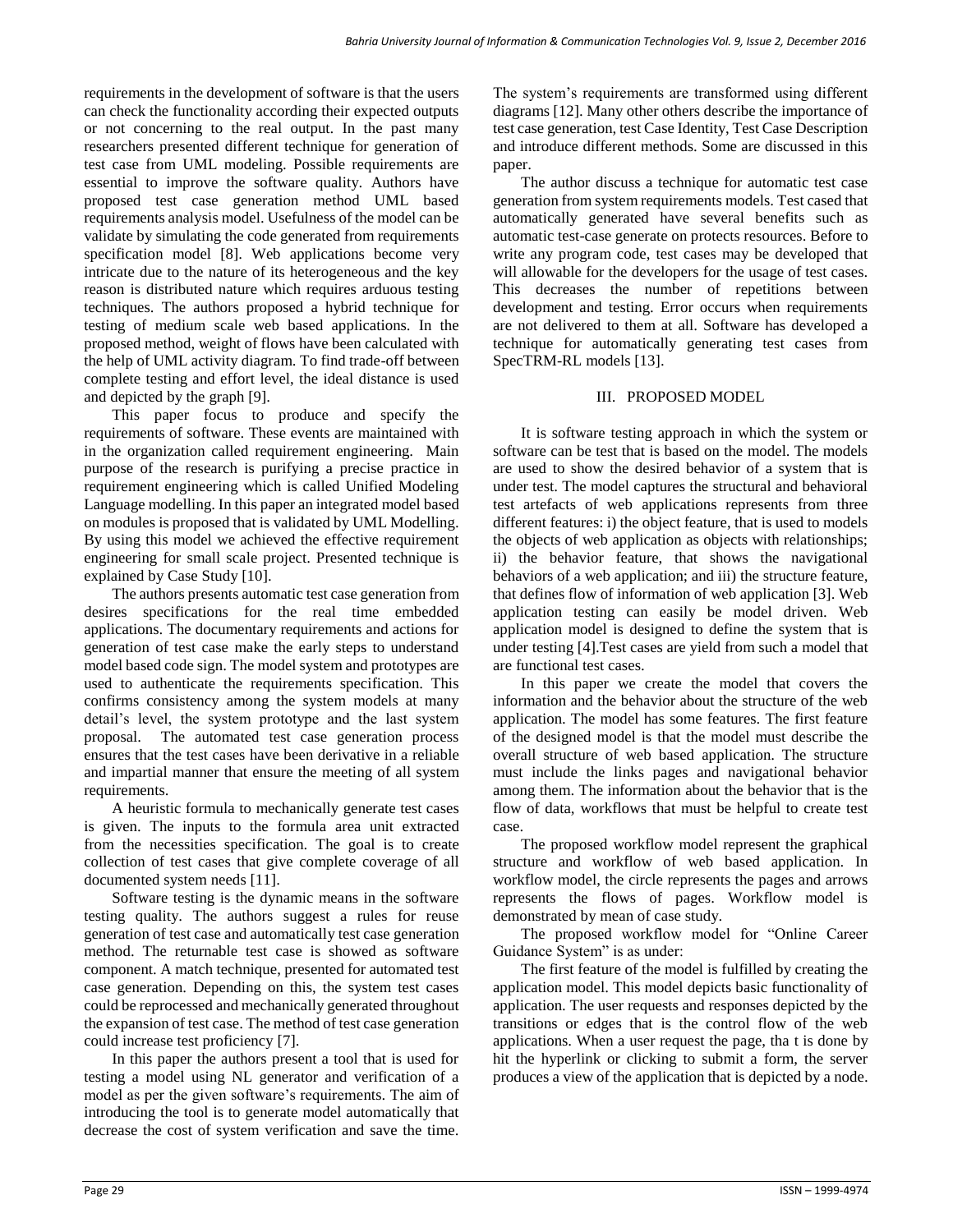

Fig. 1 Workflow Model for Online Career Guidance System

# *Test case generation approach*

We proposed test case generation approach from workflow model using UML Activity Diagram that is used for modeling system functionality for test case generation. To represent the system dynamic behavior UML Activity diagram is used. In UML activity diagram flows from one activity to other represents the operation [9]. Activity diagram is likely to be a directed graph consists on nodes and edges. A flow of activity diagram is described as an ordering / sequence of edges start from the root node of the activity diagram to the target node, the node without any leaf node. First of all using the model we crease an activity diagram, secondly create activity flows and thirdly then generate test case.

To illustrate our proposed approach, web based application "Online Career Guidance System" is taken as case study: "Online Career Guidance System is an online recruitment web based project. This project / website is about for hiring persons for jobs and also it provides a facility to taking online exam / test for this job on a candidate apply. In this website the user is able to make online CV and when his CV match with job post from database then automatic Email will be sent to candidate for online testing. After that he can also attempt online test for this job. If test is passed he will able to proceed further for interview and received a conformation email. If failed then sorry Email will be sent to candidate. This confirms the manager will benefit from reduced time to hire, cost per hire, enhanced applicant communications with too much less effort and enhanced employer branding. If an employer hires 25 staff or more than 25 in a year, employer will find out that the Online Recruitment System will provide with the latest functionality. Online Career Guidance System consist of different components / pages. However, there is taken some main components / pages as case studies"

Here we discuss the main components / modules of the website for illustration of proposed approach. There is an activity diagram of Student Registration at "Online Career Guidance System" (OCGS) that shows the graphically control flow how a student can registered at OCGS.

The above activity diagram shows flow control of the student can register at "Online Career Guidance System" (OCGS). If any student want to sign in he enter user name, if that user is correct

The following table 1 shows the activity flows (that is the student registration process from one activity to another activity) created from the activity diagram:

These flow will help to understand the basic flow of activity and sequence of activities in well manner. We represent flow ID's with the name of F1, F2, F3 and so on. In F1 we want to register a member is he already cannot register. If he is already register then he can enter registration No. and user name for course registration. If not registered then automatically shift to new registration link. In F2 show sign up page for registration of new user at website. The three scenarios are discussed from the above mentioned case study for example discussion. "Online Career Guidance System" (OCGS) use as case study for student registration system.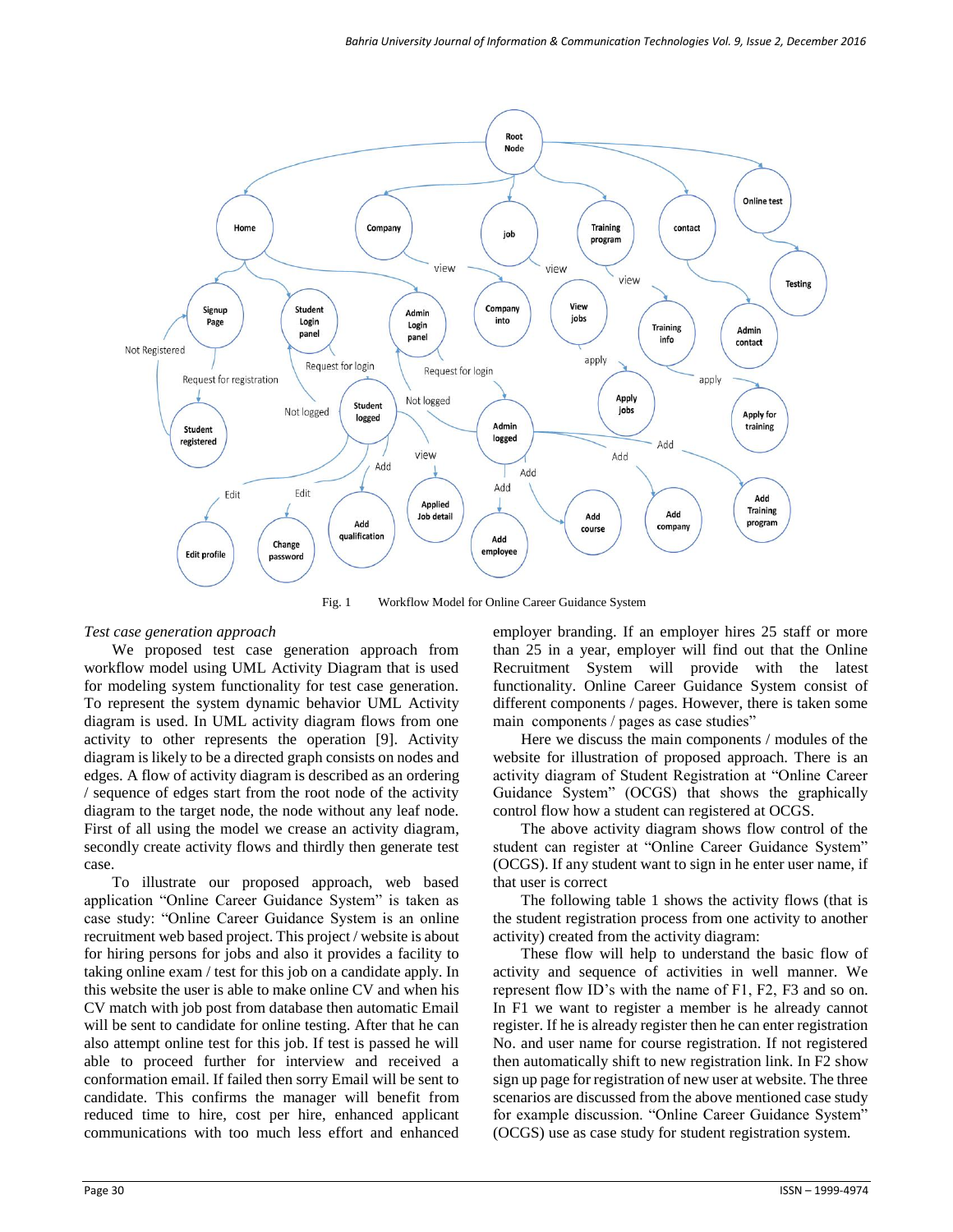The following table 3 depicts the test cases generated from the activity flow. As we have describes the test case in introduction.



Table 1. Activity Flows of Student Registration

| Flow<br>ID     | Activity flow                                                                                                                                                                                                                                                                                                                               |
|----------------|---------------------------------------------------------------------------------------------------------------------------------------------------------------------------------------------------------------------------------------------------------------------------------------------------------------------------------------------|
| F1             | Start $\rightarrow$ show sing up page $\rightarrow$ enter user name<br>$\rightarrow$ enter registration no. $\rightarrow$ is valid? $\rightarrow$ enter<br>$password \rightarrow select course \rightarrow click \; registration$<br>button $\rightarrow$ is registered? $\rightarrow$ user successfully<br>registered $\rightarrow$ closed |
| F2             | Start $\rightarrow$ show sing up page $\rightarrow$ enter user name<br>$\rightarrow$ enter registration no. $\rightarrow$ is valid? $\rightarrow$ enter<br>registration no.                                                                                                                                                                 |
| F <sub>3</sub> | Start $\rightarrow$ show sing up page $\rightarrow$ enter user name<br>$\rightarrow$ enter registration no. $\rightarrow$ is valid $\rightarrow$ enter<br>$password \rightarrow select course \rightarrow click \; registration$<br>button $\rightarrow$ is registered? $\rightarrow$ enter user name.                                      |

## IV. RESULTS AND DISCUSSION

*Dataset*

Our work is based on test case generation of web applications. So in data set we use the source of our data are websites like Online Admission System, Online Examination System, Student information System, Library Management System etc. but we use website "Online Career Guidance System" (OCGS).

All possible test cases generated by the approach for student registration are given below and furthermore, all the possible test cases assumed for all module of the case study are also mentioned in the table:

| Table II. Test cases for case study |  |  |
|-------------------------------------|--|--|
|                                     |  |  |

| <b>Modules</b>  | <b>Total Test</b><br>Case | <b>Negative</b><br><b>Test Case</b> | <b>Positive</b><br><b>Test Case</b> |
|-----------------|---------------------------|-------------------------------------|-------------------------------------|
| <b>Module 1</b> | 3                         | 2                                   | 1                                   |
| <b>Module 2</b> | 5                         | 3                                   | 2                                   |
| <b>Module 3</b> | 10                        | 6                                   | 4                                   |
| <b>Module 4</b> | 6                         | 5                                   | 1                                   |
| <b>Module 5</b> | 9                         | 6                                   | 3                                   |

### V. CONCLUSION AND FUTURE WORK

Recently, web applications are mostly use as information systems in every organizations. These application systems are necessary to test**.** Web application testing is interesting not only in functional testing but also in nonfunctional testing such as security and reliability. Web application's testing is very important for the production of the quality. In this paper we proposed a workflow model that covers the information and the behavior about the web application structure. The model has different features like structure of web application, flow of data and workflows etc. With the help of workflow model we generate the test cases using UML Activity Diagram that is used for modeling system functionality. Proposed approach is demonstrated by mean of case study "Online Career Guidance System". In future work we will propose a hybrid test case prioritization techinque to test web applications that will helpful for software developers, testers and quality.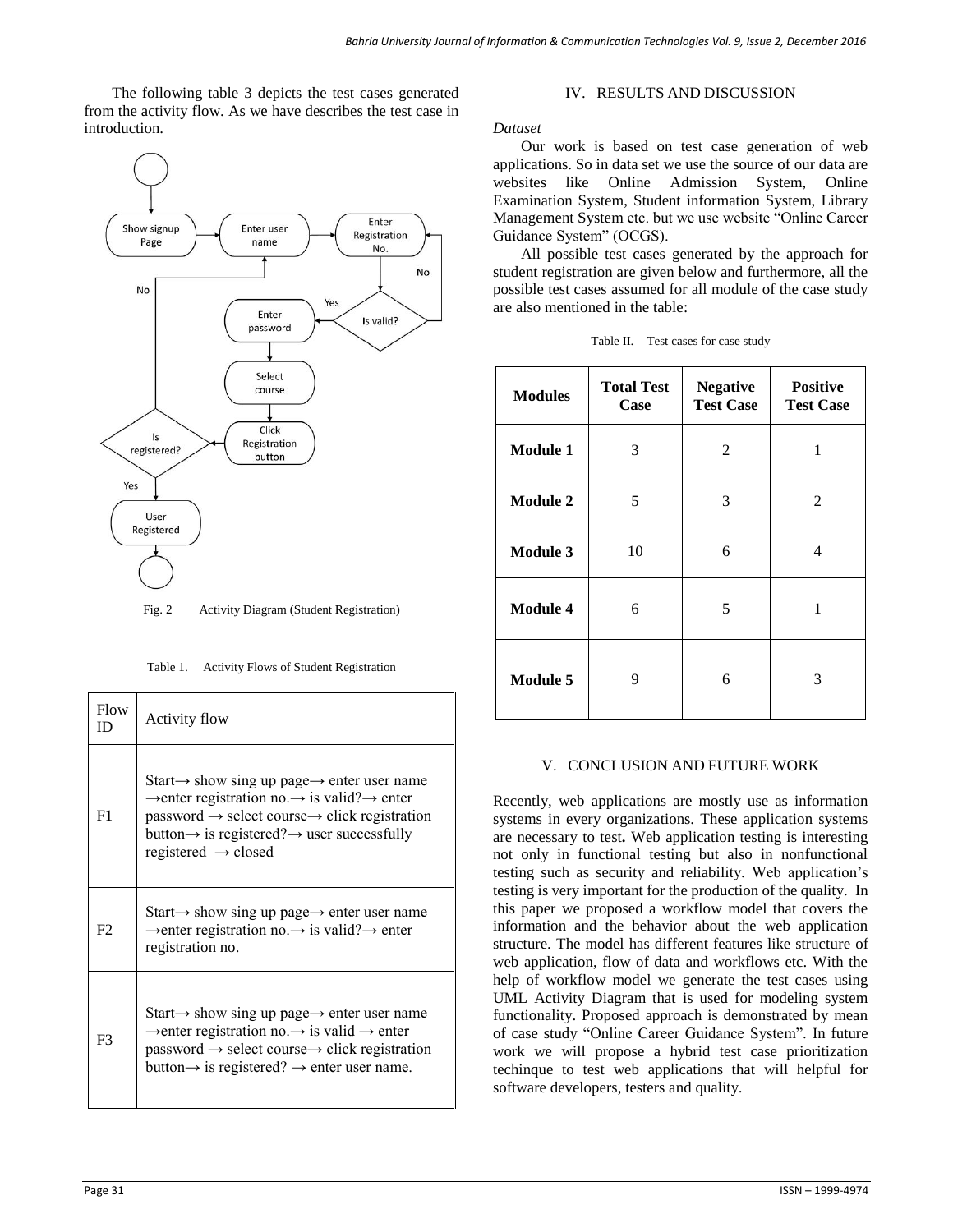| <b>Activity Flow</b> |                                                   | Data set                                                        | <b>Test steps</b>                   | <b>Expected output</b>                                                        |
|----------------------|---------------------------------------------------|-----------------------------------------------------------------|-------------------------------------|-------------------------------------------------------------------------------|
| $\bullet$            | F1                                                |                                                                 |                                     |                                                                               |
|                      | <b>Start</b><br>Show sign up page                 | Valid<br>student<br>information<br>(registration<br>$\&$<br>no. | Request<br>for<br>registration form | Student<br>successfully<br>registered                                         |
| ٠                    | Enter user name                                   | password)                                                       | Enter<br>student<br>information     |                                                                               |
| ٠                    | Enter registration no.                            |                                                                 |                                     |                                                                               |
| $\bullet$            | Is valid?                                         |                                                                 |                                     |                                                                               |
| ٠                    | Enter password                                    |                                                                 |                                     |                                                                               |
|                      | Select course                                     |                                                                 |                                     |                                                                               |
| $\bullet$<br>٠       | Click<br>registration<br>button<br>Is registered? |                                                                 |                                     |                                                                               |
| ٠                    | User<br>successfully<br>registered                |                                                                 |                                     |                                                                               |
| ٠                    | Closed                                            |                                                                 |                                     |                                                                               |
|                      | E2                                                |                                                                 |                                     |                                                                               |
|                      | <b>Start</b>                                      |                                                                 |                                     |                                                                               |
|                      | Show sign up page                                 |                                                                 | Request<br>for<br>registration form | An<br>error<br>message<br>displayed and student is<br>not registered          |
|                      | Enter user name                                   |                                                                 | Enter<br>student<br>information     |                                                                               |
| ٠                    | Enter registration no.                            |                                                                 |                                     |                                                                               |
| $\bullet$            | Is valid?                                         |                                                                 |                                     |                                                                               |
| ٠                    | Enter registration no.                            | Invalid<br>student<br>registration no.                          |                                     |                                                                               |
|                      | F <sub>3</sub>                                    |                                                                 |                                     |                                                                               |
|                      | <b>Start</b>                                      |                                                                 |                                     |                                                                               |
|                      | Show sign up page                                 |                                                                 | for<br>Request<br>registration form | An<br>error<br>message<br>displayed that point out<br>the column for fill out |
|                      | Enter user name                                   | Any field<br>miss<br><b>or</b><br>invalid                       | Enter<br>student<br>information     |                                                                               |
| $\bullet$            | Enter registration no.                            |                                                                 |                                     |                                                                               |
| ٠                    | Is valid?                                         |                                                                 |                                     |                                                                               |
| ٠                    | Enter password                                    |                                                                 |                                     |                                                                               |
| $\bullet$            | Select course                                     |                                                                 |                                     |                                                                               |
| $\bullet$            | Click<br>registration<br>button<br>Is registered? |                                                                 |                                     |                                                                               |
| ٠                    | Enter user name                                   |                                                                 |                                     |                                                                               |

|  |  | Table III. Test case generation for student registration |
|--|--|----------------------------------------------------------|
|  |  |                                                          |